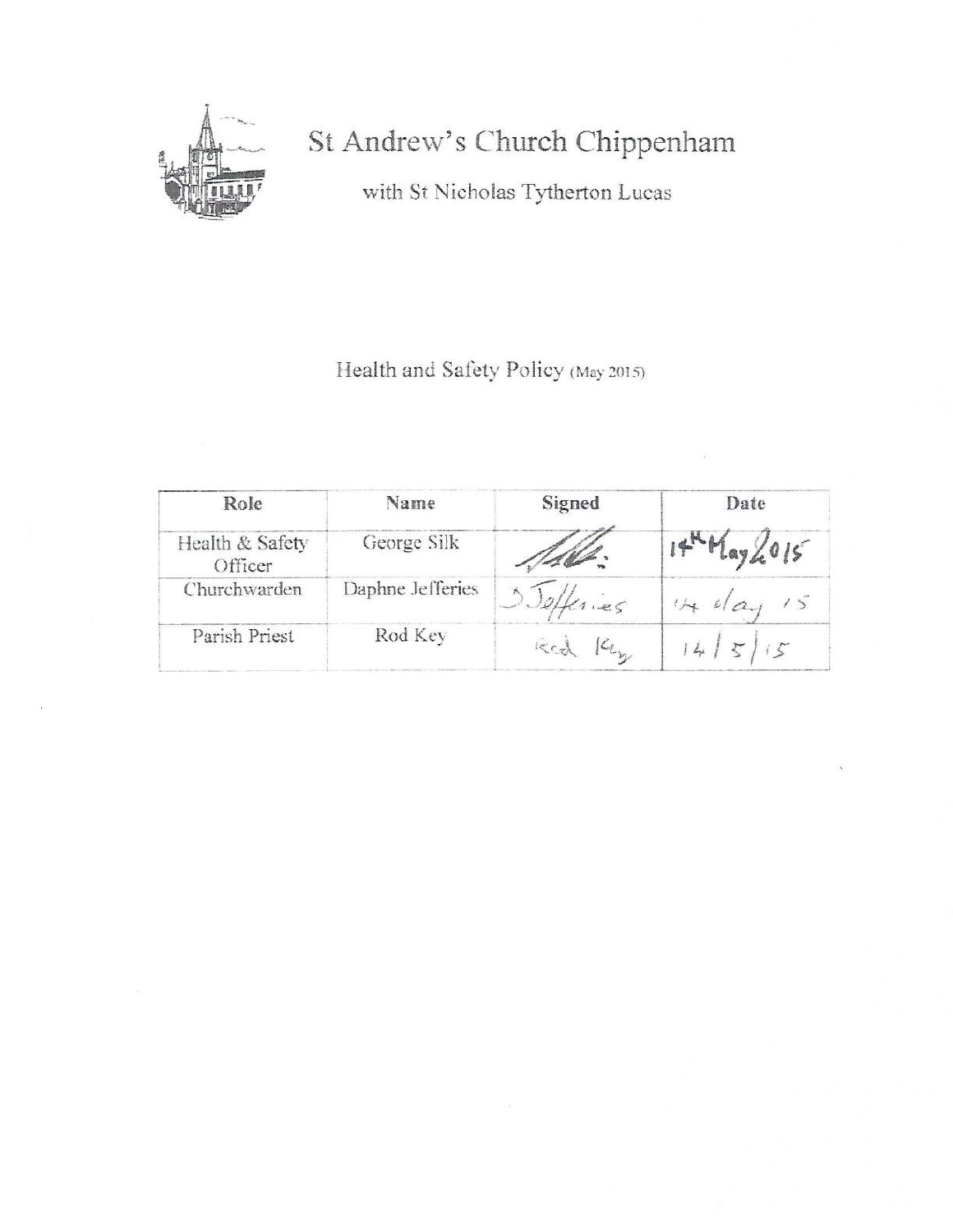## **Contents**

| 1 | Introduction                                                                        |                                                                                                                                                                                                                                                                                                                                                                                                                                                                                                                 | 3                                                                                                                                  |
|---|-------------------------------------------------------------------------------------|-----------------------------------------------------------------------------------------------------------------------------------------------------------------------------------------------------------------------------------------------------------------------------------------------------------------------------------------------------------------------------------------------------------------------------------------------------------------------------------------------------------------|------------------------------------------------------------------------------------------------------------------------------------|
| 2 | <b>General Statement of Policy</b>                                                  |                                                                                                                                                                                                                                                                                                                                                                                                                                                                                                                 | 3                                                                                                                                  |
| 3 | 3.1<br>3.2<br>3.3<br>3.4<br>3.5                                                     | Organisation and Responsibilities<br><b>Overall Responsibility</b><br>Responsibility of the Churchwarden's<br>Responsibility of the Health and Safety Officer<br>Responsibility of Employees and Voluntary Workers<br><b>Responsible Persons</b>                                                                                                                                                                                                                                                                | $3333$<br>$333$                                                                                                                    |
| 4 | 4.1<br>4.2<br>4.3<br>4.4<br>4.5<br>4.6<br>4.7<br>4.8<br>4.9<br>4.10<br>4.11<br>4.15 | Arrangements for Policy Implementation<br><b>Accidents and First Aid</b><br><b>General Fire Safety</b><br>4.2.1 Evacuation Drills<br><b>Electrical Safety</b><br><b>Gas Equipment Safety</b><br>Safety of Machinery & Equipment<br>Slips, Trips and fall<br>Preparation of Food<br>Handling & Moving Chairs & Equipment<br><b>Display Screen Equipment</b><br>Hazardous Buildings/Glazing<br><b>Child Protection</b><br>4.12 Vulnerable Persons<br>4.13 Personal Safety<br>4.14 Risk Assessments<br>Contractors | 5<br>5<br>5<br>5<br>5<br>6<br>6<br>6<br>7<br>$\overline{7}$<br>$\begin{array}{c} 8 \\ 8 \\ 8 \end{array}$<br>9<br>9<br>9<br>9<br>9 |
| 5 |                                                                                     | Useful Information.                                                                                                                                                                                                                                                                                                                                                                                                                                                                                             | 10                                                                                                                                 |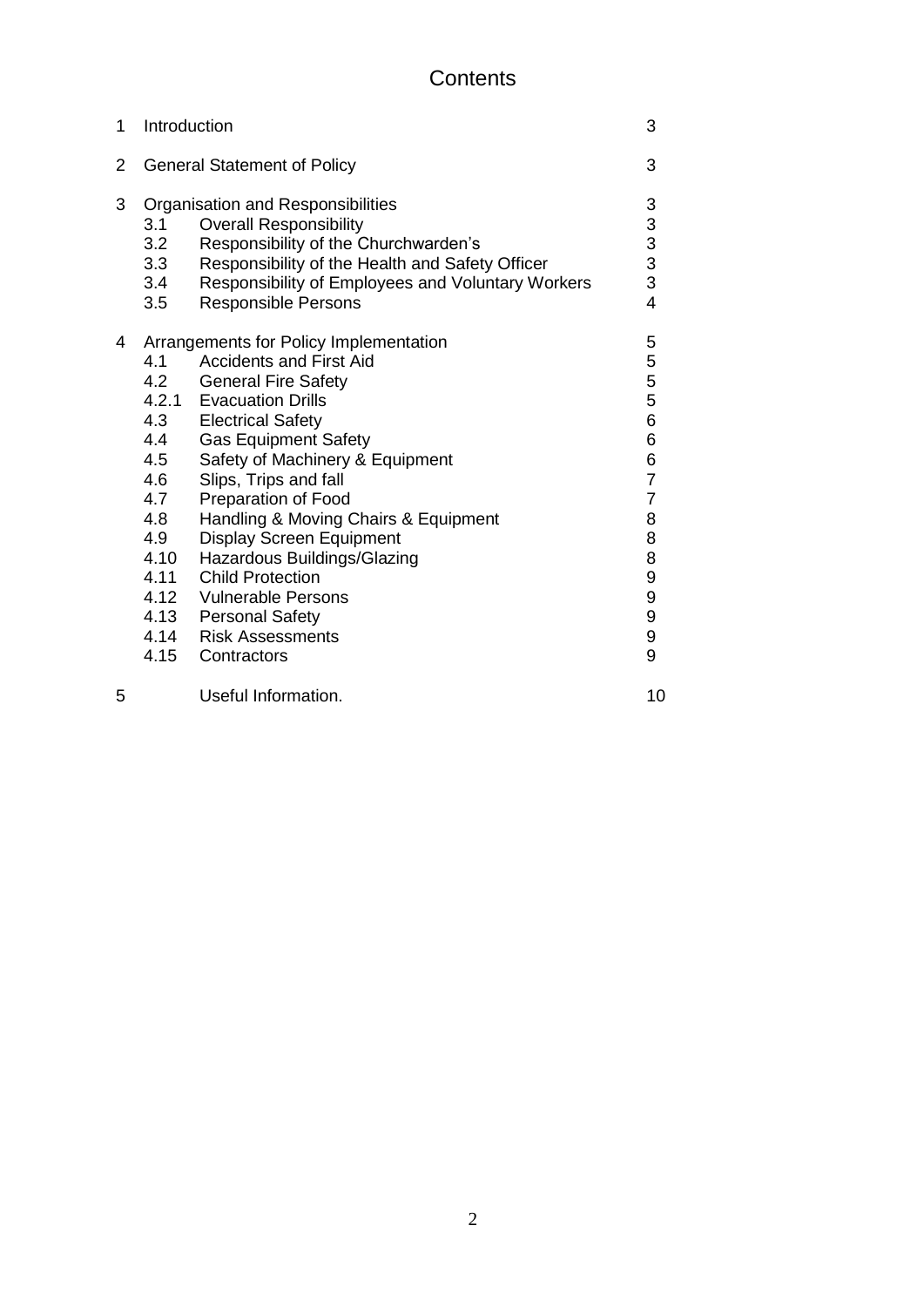#### **1 Introduction**

This document has been prepared in accordance with the provisions of the Health and Safety at Work etc. Act 1974 and the regulations made under it. The success of this policy will depend on the co-operation of all employees, voluntary helpers and contractors. It is therefore important that you read this document carefully and understand your role and the overall arrangements for health and safety.

#### **2 General Statement of Policy**

The policy of the St Andrews Parochial Church Council, so far as is reasonably practicable, is to provide and maintain safe and healthy working conditions, equipment and systems of work for all our employees, casual labour, voluntary helpers and contractors, also to provide such information, training and supervision as they need for this purpose.

We will ensure, so far as is reasonably practicable, the health, safety and welfare of all members of the congregation and the general public who may visit the church, churchyard and any properties for which we have responsibility. The policy will be kept up to date to reflect any changes to our buildings or activities and will be reviewed at least annually by the Parochial Church Council.

The procedures required to implement the policy are as set as follows:

#### **3. Organisation and Responsibilities**

#### **3.1 Overall Responsibility**

The overall responsibility for health and safety rests with the PCC and Vicar. They are to ensure that up to date policy and arrangements are in place to satisfy Health and Safety Regulations and appropriate Codes of Practice.

#### **3.2 Churchwarden's Responsibility**

Churchwardens are to ensure the effective application and management of the policy agreed by the PCC. Specific responsibilities may be delegated to individual church members as required.

#### **3.3 Responsibility of the Health and Safety Officer (HSO)**

The Health and Safety Officer is responsible for the day to day implementation of the requirements contained in this policy statement, specifically as follows:

- 1 Ensure that the PPC is kept advised on all actual and potential Health & Safety matters.
- 2 Be familiar with Health and Safety Regulations as far as they concern church premises and activities.
- 3 Be familiar with the health and safety policy and arrangements and ensure they are observed.
- 4 Ensure, insofar as is reasonably practicable, that safe systems of work are in place.
- 5 Ensure that cleanliness is maintained consistent with health & safety requirements.
- 6 Ensure the churchyard is properly maintained consistent with health & safety requirements (Noting: the condition of monuments, tombstones, footpaths & steps, trees and grassed areas etc).
- 7 Ensure that safety equipment and clothing is provided and used by all personnel where this is required
- 8 Ensure that all plant and equipment owned by the church is properly maintained and in good condition and that all operators have received the appropriate training.
- 9 Ensure that adequate access and egress to all areas is maintained
- 10 Ensure adequate fire fighting equipment is available and maintained
- 11 Ensure that appropriate food hygiene regulations and procedures are observed.

#### **3.4 Responsibility of Employees and Voluntary Workers**

All employees and voluntary helpers have a responsibility to co-operate in the implementation of this health and safety policy and to take reasonable care of themselves and others whilst on church business or premises.

#### **Employees and voluntary workers must therefore:**

- 1. Comply with safety rules, operating instructions and working procedures.
- 2. Use protective clothing and equipment when it is required.
- 3. Report any fault or defect in equipment immediately.
- 4. Report all accidents (however minor), injuries, near misses or other potential safety hazards as soon as possible.
- 5. Not misuse any equipment or materials.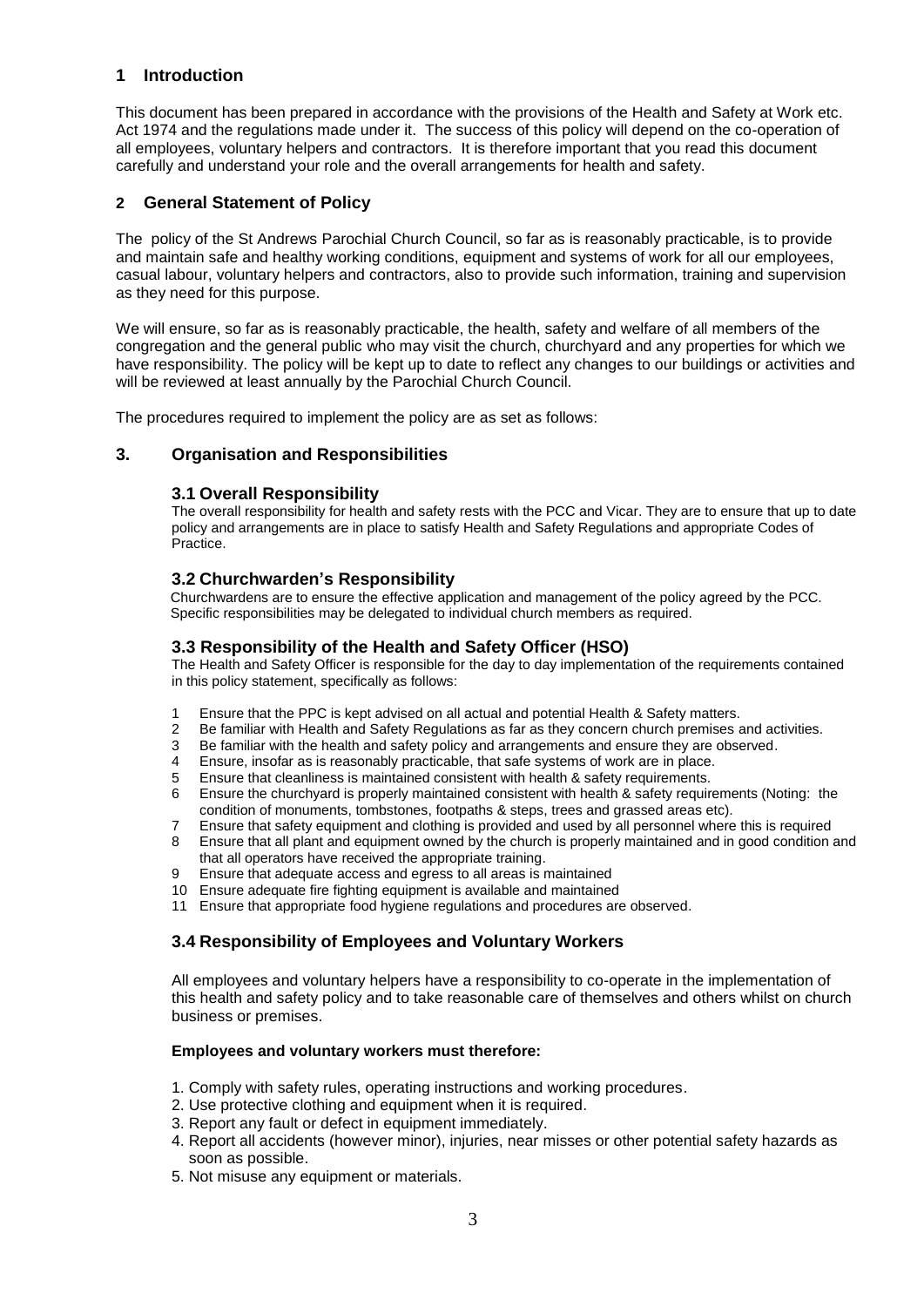#### **3.5 Responsible Persons**

The following are responsible for safety in particular areas:

| 3.5.1 | by Activity                                        |                                                           |
|-------|----------------------------------------------------|-----------------------------------------------------------|
|       | Accident Book/Accident Reporting (4.1)             | H & S Officer (HSO).                                      |
|       | General Fire Safety (4.2)                          | HSO.                                                      |
|       | Emergency Evacuation (4.2.1)                       | Event Manager, Sides Persons &<br>Stewards.               |
|       | Electrical Safety (4.3)                            | HSO & Chair - Fabrics Committee                           |
|       | Gas Equipment Safety (4.4)                         | HSO & Chair - Fabrics Committee                           |
|       | Safety of Machinery & Equipment (4.5)              | HSO & Chair - Fabrics Committee,<br><b>Church Wardens</b> |
|       | Working at High Levels (4.6)                       | HSO, Event Manager                                        |
|       | Food Preparation (4.7)                             | HSO, Activity Manager                                     |
|       | Manual Handling (4.8)                              | HSO, Event/ Activity Manager                              |
|       | Building Defects/Glazing (4.10)                    | Chair - Fabrics Committee &<br><b>Church Wardens</b>      |
|       | Child Protection (4.11)                            | <b>Child Protection Officer &amp; Event</b><br>Manager.   |
|       | Vulnerable Persons Protection (4.12)               | Vulnerable Persons Protection<br>Officer & Event Manager  |
|       | Personal Safety (4.13)                             | <b>HSO</b>                                                |
|       | Contractors (4.15)                                 | HSO & Chair- Fabrics Committee<br>& Activities Manager.   |
|       | <b>Bell Ringing</b>                                | Tower Captain & HSO                                       |
|       | Choirs/Music                                       | <b>Director of Music</b>                                  |
|       | Outings                                            | HSO & Event Manager.                                      |
|       | <b>Health and Safety Training</b>                  | <b>HSO</b>                                                |
| 3.5.2 | <b>By Area</b>                                     |                                                           |
|       | Church & Church Halls Building (including kitchen) | HSO & Event/Activities Managers                           |
|       | <b>Bell Chamber</b>                                | Tower Captain & HSO.                                      |
|       | Churchyard                                         | HSO & Chair - Fabrics Committee<br>& Church Wardens       |
|       | Vicarage                                           | Vicar & HSO                                               |
|       | 20A St Mary Street                                 | Church Wardens & HSO                                      |
|       | 80 Sheldon Road                                    | Church Wardens & HSO                                      |
|       | Church Flat above Church Office                    | Church Wardens & HSO                                      |

### **4 Arrangements for Policy Implementation**

This section sets out our arrangements to minimise, as far as is reasonably practicable, risks to the health and safety of employees, voluntary workers, members of the congregation, visitors and contractors.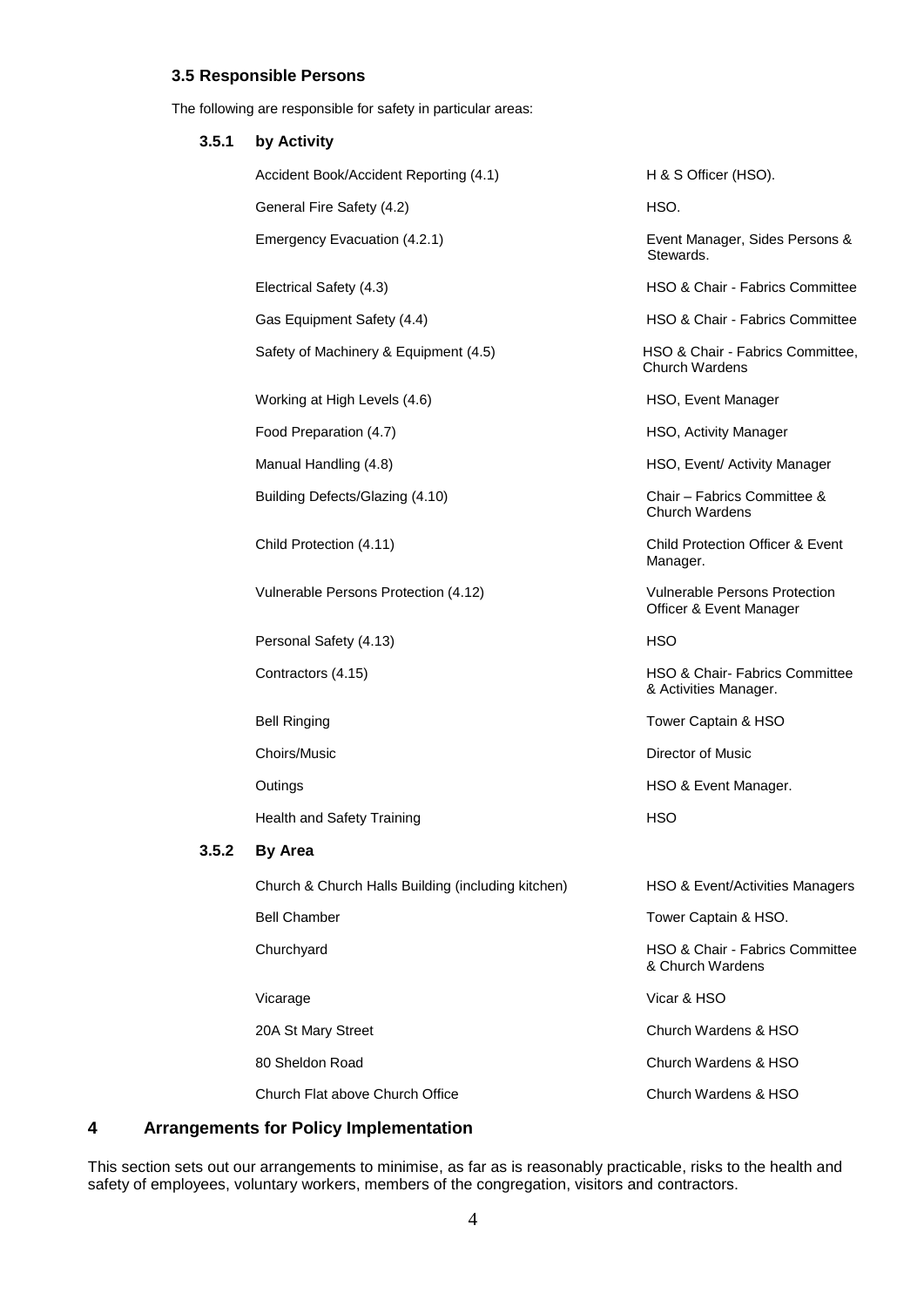#### **4.1 Accidents and First Aid**

First Aid boxes & accident report books are located in the church (south warden"s stall) & kept in church halls building (the office and the kitchen).

Trained/qualified First Aiders are listed in the Appendix and updated annually.

The accident book(s) and first aid boxes should be formally inspected monthly by HSO and/or Church Wardens and a record of inspections maintained.

All accidents and incidents are to be entered in the accident book or on an accident report form. (our insurers should be advised if appropriate).

**4.1.2 RIDDOR (**The Reporting of Injuries, Diseases and Dangerous Occurrences Regulations 1995)

These accidents will be reported by the Responsible Person or HSO.

All hirers of the church or church hall are to be advised, in writing, of the existence and location of the Accident Books and First Aid boxes in the building they are using.

In the event of an accident, details must be entered in the accident book and the HSO is to be notified.

#### **4.2 General Fire Safety**

Our policy is to fulfil our obligations under the Fire Precautions (Workplace) Regulations 1997. In order to achieve this we undertake the following:

- 1 An assessment of the fire risks in the church and associated buildings. This is carried out either as a specific exercise or as part of our general health and safety risk assessments
- 2. A check that a fire can be detected in a reasonable time and that people can be warned.
- 3. A check that people who may be in the building can get out safely including if necessary the provision of emergency lighting.
- 4. To provide reasonable fire fighting equipment.
- 5. A check that those in the building know what to do if there is a fire.
- 6. A regular check that our fire fighting equipment is in place and is serviceable and that there is an annual maintenance contract in place with a reputable company.

#### **4.2.1 Evacuation Drills**

Fire evacuation drills will be carried out at least once every *twelve months.* A record of the fire evacuation drills will be maintained. All employees and voluntary workers should ensure they are familiar with escape routes and ensure these are kept clear and unobstructed.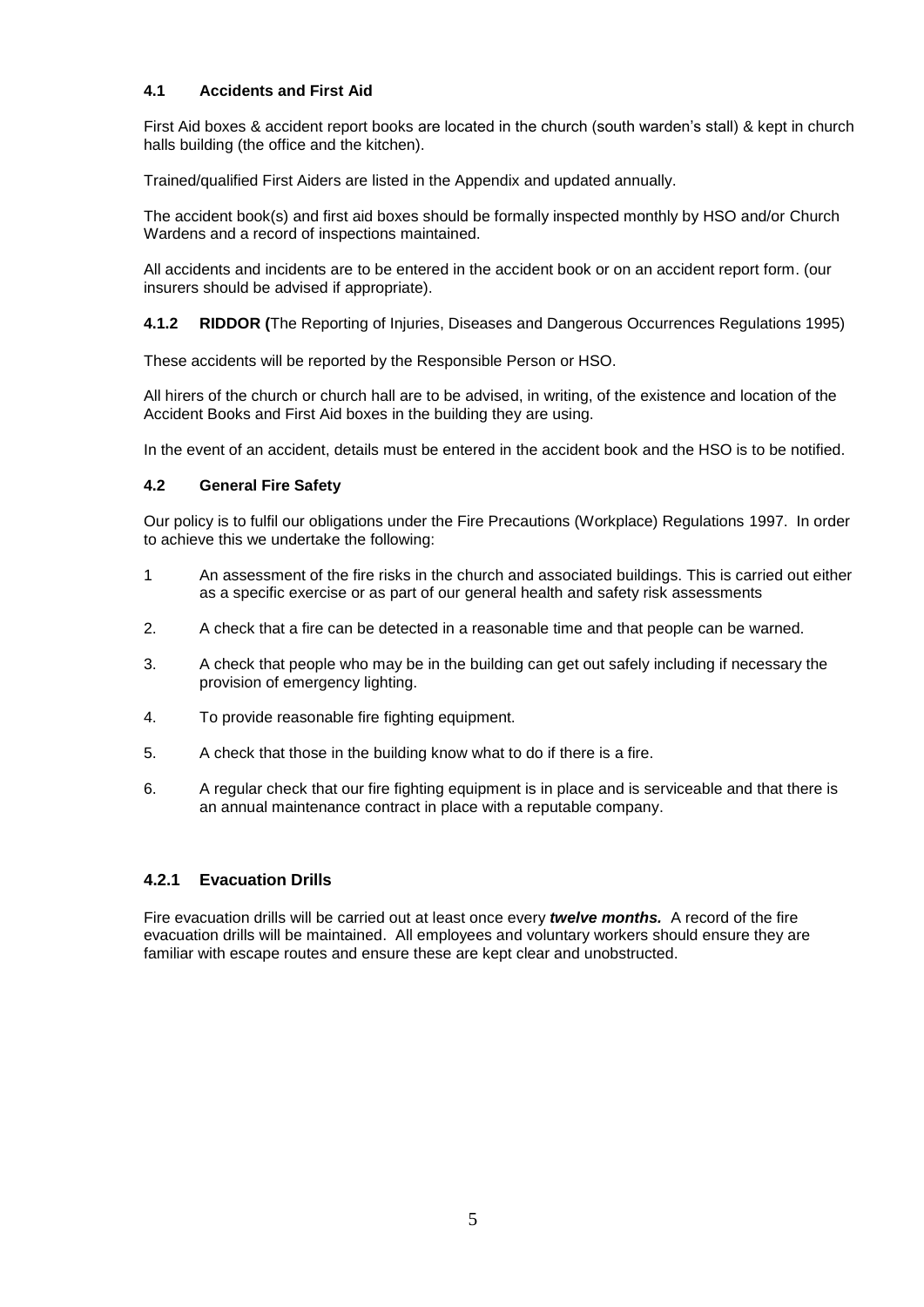#### **4.3 Electrical Safety**

- 1. A list of all our portable electrical appliances is to be maintained by the PCC.
- 2. Every year plugs, cables and sockets will be inspected by the Responsible Person to ensure that there are no loose connections, worn flexes or trailing leads together with a visual inspection of fixed electrical installations. Any repairs required will be reported to HSO & Chair – Fabric Committee.
- 3. Every **year** all our portable electrical equipment will be tested by a competent contractor (who is a member of the NICEIC (National Inspection Council for Electrical Installation Contracting), ECA (Electrical Contractors Association) or other approved body, to ensure that all appliances are safe. Any unsafe equipment will be safely disposed of.
- 4. Every five years our fixed electrical system will be inspected and tested by a competent contractor who is a member of the NICEIC, ECA or other approved body. Any necessary remedial work will be carried out.
- 5. Every year our lightning conductor system will be examined and tested by a competent specialist firm of lightning conductor engineers.
- 6. It is our policy not to sell or give away any second hand electrical goods unless they have been inspected and tested by a suitably qualified person and a register of such equipment is maintained.
- 7. Misuse and abuse of electricity is a significant cause of fires and injury. Faulty electrical equipment can kill. All employees and voluntary workers must observe the following:
	- (i) Visually check all electrical equipment before use.
	- (ii) Report all faults immediately to the Responsible Person.
	- (iii) Do not attempt to use or repair faulty equipment.
	- (iv) No electrical equipment is to be brought onto the premises and used until it has been tested and approved by the Responsible Person and entered in the electrical equipment record.
	- (v) Electrical equipment should be switched off and disconnected when not in use for long periods. (vi) Flexible cables should be so positioned and protected so that they do not constitute a tripping hazard and are not subject to mechanical damage.

#### **4.4 Gas Equipment Safety**

1. Our gas boilers and any other gas equipment will be maintained and checked annually by a competent contractor who is "Gas Safe" registered. Any necessary work required for safety is to be implemented immediately.

#### **4.5 Safety of Machinery & Equipment**

The PCC / HSO will maintain a list of all items of machinery and equipment. The procedures for checking and rules for use are as follows:

- 1. Employees and voluntary workers must not operate or use machinery that they are not trained and authorised to use.
- 2. Employees and voluntary workers must not ride on any parts of machinery where not intended
- 3. Machinery must be switched off before any adjustments are made.
- 4. After carrying out maintenance and adjustments, all guards must be replaced before the machinery or equipment is used.
- 5. Before using any item of equipment or machinery, a check must be made to ensure it is in a safe working condition, correctly adjusted and there are no loose nuts, bolts or other defects.
- 6. The appropriate personal protective equipment detailed below must be worn when operating any item of equipment or machinery.
- 8. Ladders & steps may only be used when they can be safely secured. This may necessitate the use of ladder ties or two-person operation.
- 9. Any defect & damage found on any item of equipment or machinery must be reported to HSO.
- 10. All equipment and machinery will be regularly maintained and a schedule kept of maintenance requirements.
- 11. Ear defenders are to be worn when working in the Bell Tower when the bells are being swung.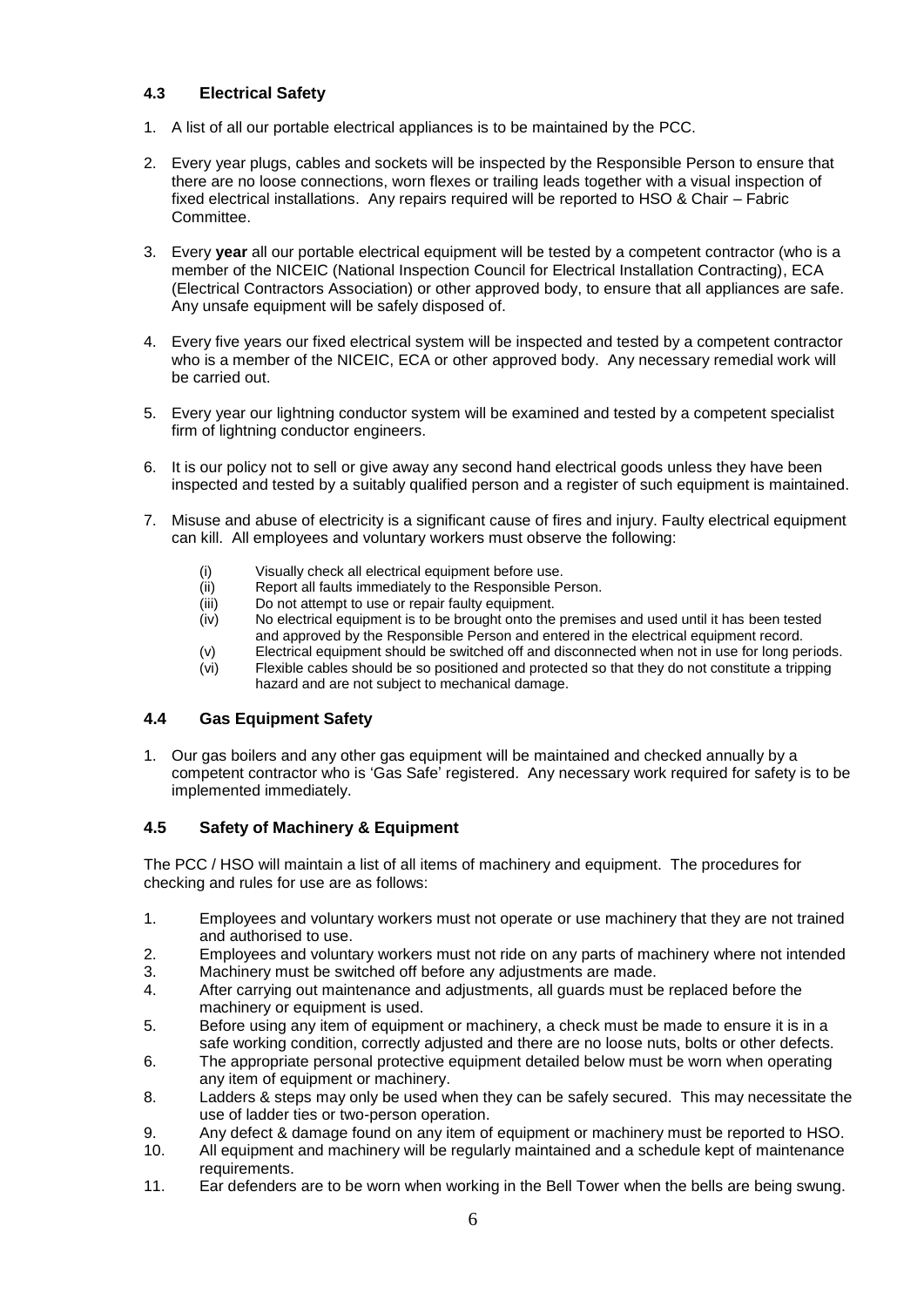#### **4.5.1 Equipment & Machinery List.**

The following items of plant and equipment are to be tested by a competent person in accordance with an inspections programme.

Hot Water Urns, Coffee Machines & Kettles. Portable Electric Heaters. Floor Polisher Vacuum Cleaners. Portable Staging Steps. Ladders (all two man)

#### **4.5.2 Liturgical Hazards.**

Special attention is required when using any of the following items of equipment and materials. They all pose a special health and safety hazard with unique features or their application. A "Risk Assessment" should be made prior to use or application. All responsible persons concerned should be aware of, familiar with and fully understand the contents.

Incense Burner Brazier – to only be used in church-yard. Candles - Static (Wax & Oil filled). Candles – Hand Carried.

#### **4.6 Slips, Trips & Falls**

In order to reduce as far as is reasonably practicable the risk of slips, trips and falls, an inspection will be made every quarter by the HSO / Responsible Person of all floors and stairs in the church and hall and all paths and steps in the churchyard. Particular note will be made of moss, algae and leaves on paths. Any defects will be reported to the Church Wardens who will arrange for repairs to be carried out.

Only **approved contractors** may work at high level**.** The HSO is to ensure the contractors "High Level Working – H&S Procedures" are followed. No work is permitted without contractual agreement.

Simple ground level cleaning and dusting inside the church, hall and St Catherine's Room, using only small step ladders to reach window sills and tops of furniture may be considered provided that two persons are present

#### **4.7 Preparation of Food**

- 1. We ensure that we follow the appropriate regulations governing the preparation and storage of foodstuffs.
- 2. We ensure that all food handlers have received adequate supervision, instruction and training.
- 3. We ensure that the appropriate assessment of risks is carried out for the foods to be prepared and stored including storage at the correct temperatures.
- 4. Before any preparation commences, all surfaces coming into contact with food must be washed down and disinfected.
- 5. Foodstuffs prepared on the church premises, may only be prepared in the following areas: **kitchen adjacent to church hall, vicarage kitchen.**
- 6. Only those persons who have received the appropriate hygiene training may prepare and serve foodstuffs or supervise these activities.
- 7. We ensure that all hirers who wish to provide foodstuffs are advised of the facilities and procedures to be implemented.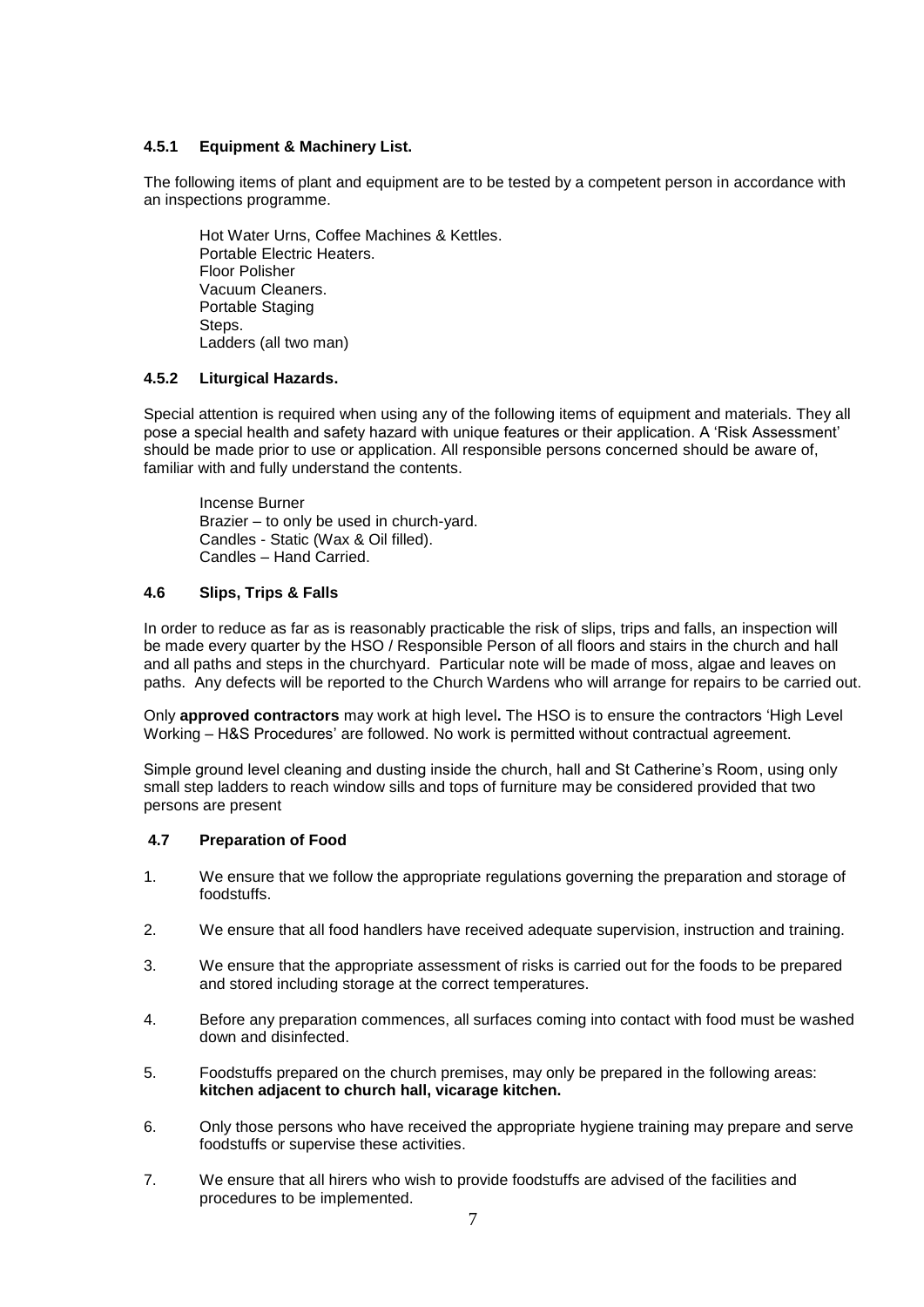#### **4.8 Handling**

With regard to lifting, carrying and moving loads:

- 1. Our policy is to eliminate the need for manual handling as far as is reasonably practicable.
- 2. Where it is not possible to avoid the need to move loads, we will carry out risk assessments and make use of lifting aids, including trolleys, lifts and hoists as far as possible.
- 3. The necessary training will be given to all those employees and voluntary workers who are required to undertake manual handling.
- 4. Only those persons who have received the appropriate training are authorised to undertake manual handling tasks.

| <b>Handling Task</b>                   | <b>Method</b>                                   | <b>Persons</b>                             | <b>Equipment</b>               |
|----------------------------------------|-------------------------------------------------|--------------------------------------------|--------------------------------|
| Moving nave altar                      | Hand carry                                      | 4                                          | None                           |
| Chapel of Unity                        | Hand carry                                      | 2                                          | None                           |
| Moving portable altar rails            | Hand carry & push                               | $2$ (to lift)                              | None                           |
| Moving rows of seats (inc choir seats) | Tilt backwards at 45∘ and<br>Hand carry         | 2                                          | None                           |
| Moving stacking chairs                 | Stack up to 10 high and<br>Transport on trolley | 1                                          | Trolley (+ 1 one<br>to assist) |
| Erecting temporary staging             | Hand carry                                      | $2 - 4$ (large)                            | None                           |
| Moving grand piano                     | Push using fitted wheels                        | 3                                          | None                           |
| <b>Moving Stacking Tables</b>          | Hand Carry & Stack                              | 1 per small table None<br>2 per long table |                                |

#### **4.9 Display Screen Equipment**

Our policy is to assess the risks to all habitual users of computer workstations and to reduce those risks to the lowest level possible. The following factors will be considered when carrying our risk assessments:

- 1. Stability and legibility of the screen
- 2. Contrast and brightness of the screen<br>3 Tilt and swivel of the screen
- Tilt and swivel of the screen
- 4. Suitability of keyboards and other peripheral devices, desks and chairs
- 5. The workstation environment
- 6. The user-friendliness of the software.

Daily work routines will involve periods away from the screen. Where necessary, risk assessments will be carried out by the HSO.

#### **4.10 Hazardous Buildings/Glazing**

Our policy is to ensure that our buildings are safe and without risks to the health, safety and welfare of all who work in and use them. In order to achieve this, the buildings are inspected every **month** by the Responsible Person.

Any defects noted are immediately reported to the Church Warden and the procedures put in hand for repairs. Where necessary, temporary measures are taken to ensure that there is no risk of accident or injury until permanent repairs can be carried out.

A check is made of all glazing in the buildings to ensure that any damaged glass in windows is replaced and any below waist height and in doors and beside doors below shoulder height is of a safety material or is protected against breakage.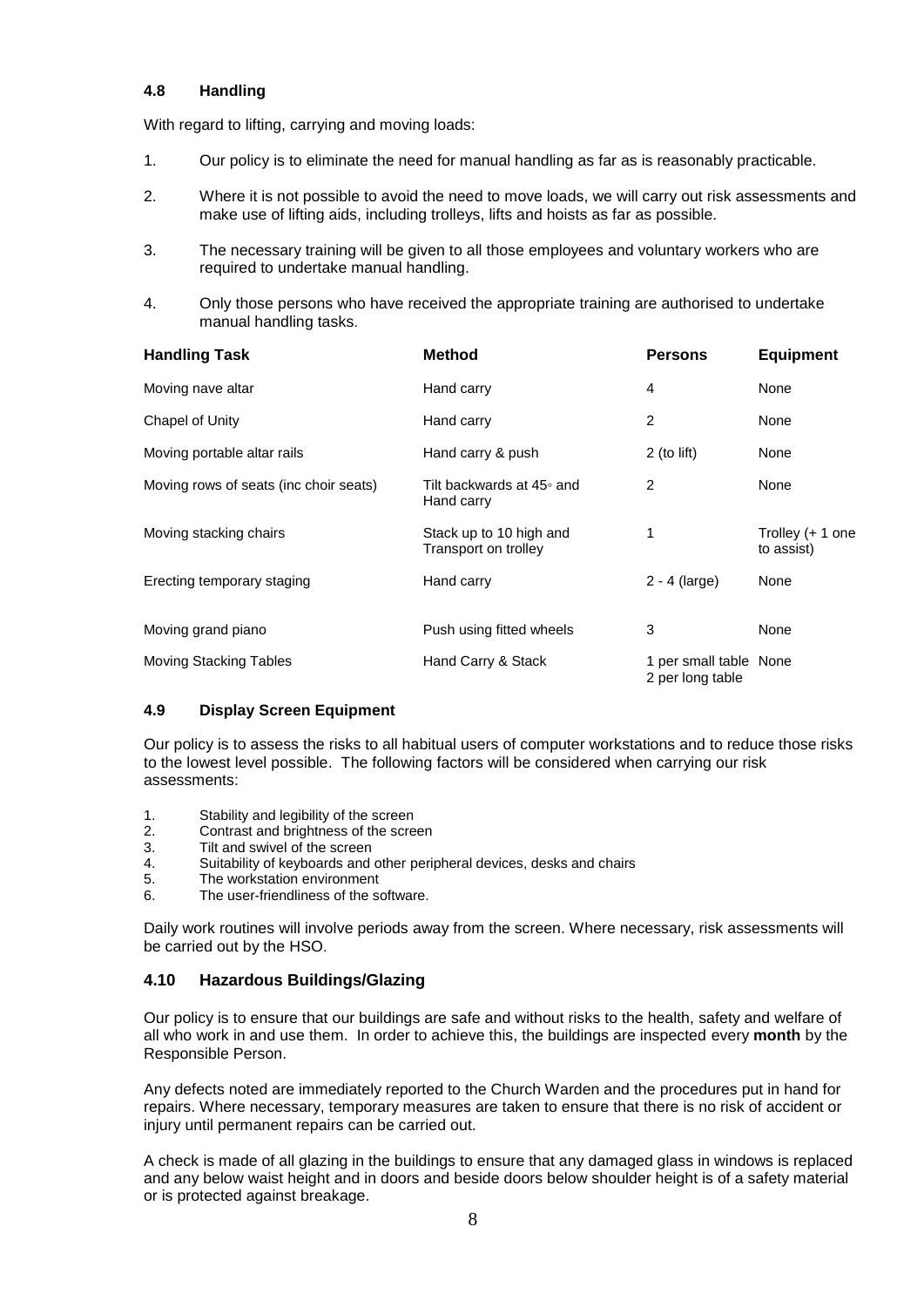#### **4.11 Child Protection**

A child protection policy and associated procedures will be maintained and reviewed as necessary but at least annually.

#### **4.12 Vulnerable Persons Protection**

A Vulnerable Persons Protection policy and associated procedures will be maintained and reviewed as necessary but at least annually**.** 

#### **4.13 Personal Safety**

For all hazardous activities we will carry out risk assessments and produce procedures which must be followed.

#### **4.14 Risk Assessments**

Risk assessments will be carried out on all areas of the church premises and all activities that carry a significant risk at regular intervals by a competent person in order to meet our obligations under The Management of Health and Safety at Work Regulations 1999.

(*A specimen Risk Assessment Form is included as Appendix 3 of the Guidance Notes).*

#### **4.15 Contractors**

Anyone entering church premises for the purposes of carrying out work, other than an employee or voluntary worker of the church, will be regarded as a contractor. All contractors, including the selfemployed, must abide by the following:

- 1. Have their own health and safety policy (where required by law) and be able to provide a copy of the same.
- 2. Produce evidence that they have appropriate public and employer"s liability insurance in place. A record of this evidence will be maintained.
- 3. Comply with all the requirements of this health and safety policy and co-operate with the church officials in providing a safe place of work and a safe system of operation.
- 4. Where plant and machinery is brought onto the church premises by contractors, they must be able to show where necessary that the equipment has been inspected and tested to ensure its safe operation.
- 5. Contractors may only use sub-contractors or persons other than their own direct employees with the express permission of the church officials. However responsibility will remain with the contractors.
- 6. All contractors will be given detailed instructions regarding the areas where they are permitted to work and the extent of the work they are authorised to undertake. This "permit to work" will also specify any safety precautions they must undertake. (*A specimen "Work Permit" is included as Appendix 4 of the Guidance Notes).*

The Responsible Person will ensure that the necessary arrangements are put in hand under The Construction (Design and Management) Regulations.